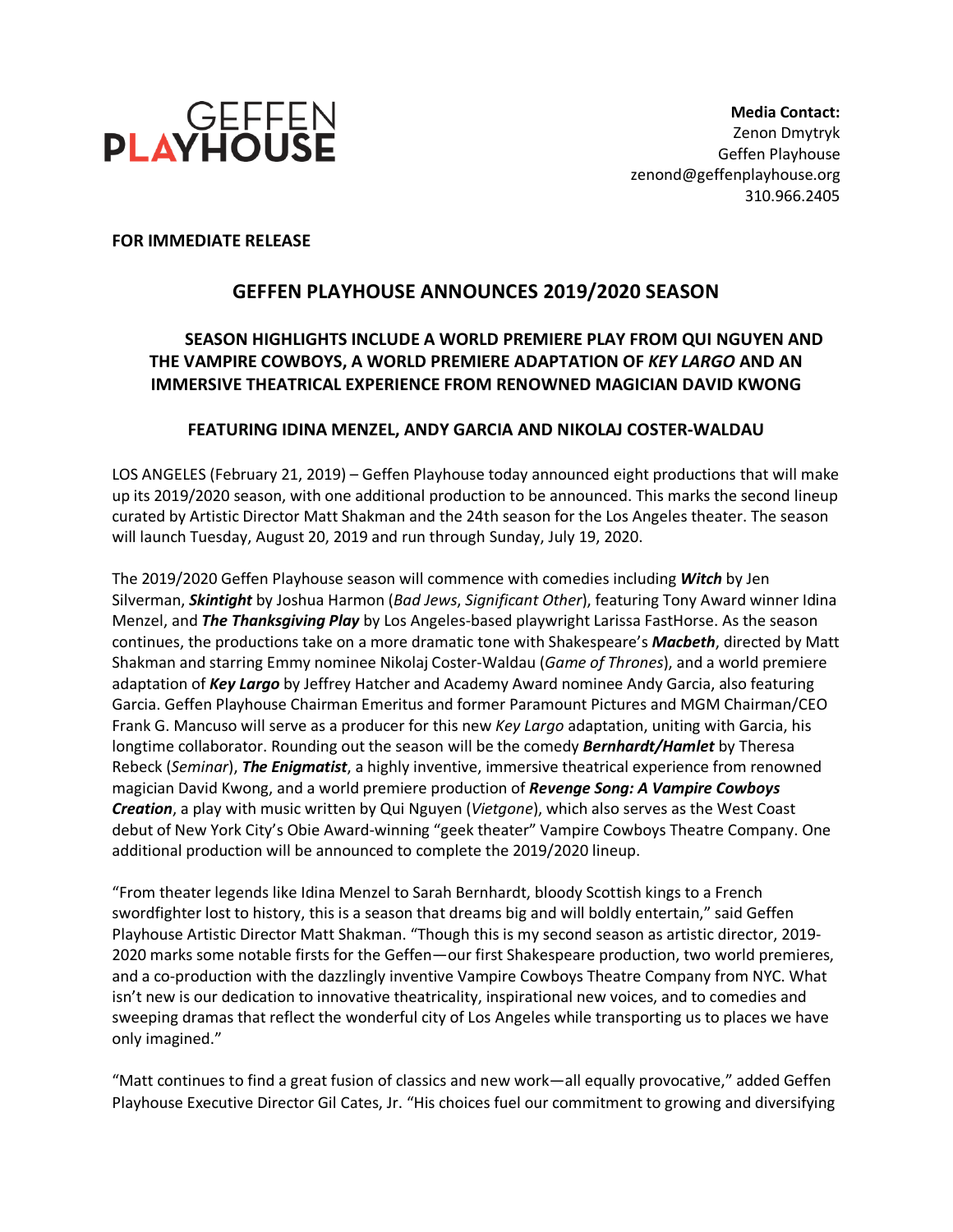the Geffen audience. We are excited to be announcing what's in store for 2019/2020 and to continue to build on the success of our current season."

#### **GEFFEN PLAYHOUSE 2019/2020 SEASON**

**WITCH** (Audrey Skirball Kenis Theater) WEST COAST PREMIERE Written by Jen Silverman Inspired by *The Witch of Edmonton* by Rowley, Dekker and Ford Directed by Marti Lyons August 20 – September 29, 2019

In this fiendishly funny new play by Jen Silverman (*The Roommate, Collective Rage: A Play in Five Betties*), a charming devil arrives in the quiet village of Edmonton to bargain for the souls of its residents in exchange for their darkest wishes. Elizabeth should be his easiest target, having been labeled a "witch" and cast out by the town, but her soul is not so readily bought. An inventive retelling of a Jacobean drama, this sharp, subversive fable debates how much our souls are worth when hope is hard to come by.

*Witch* was commissioned by and premiered at Writers Theatre (Michael Halberstam, Artistic Director; Kathryn M. Lipuma, Executive Director).

**SKINTIGHT** (Gil Cates Theater) WEST COAST PREMIERE Written by Joshua Harmon Directed by Daniel Aukin Featuring Idina Menzel (*Rent*, *Wicked*) September 3 – October 6, 2019

Hanging on by a thread after her ex-husband gets engaged to a much younger woman, Jodi (Tony Award winner Idina Menzel, *Rent, Wicked*) retreats to her dad's swanky Manhattan townhouse. But rather than the comforts of home, she instead finds her aging father's new live-in boyfriend, Trey—who is 20. In his new comedy, Joshua Harmon (*Bad Jews, Significant Other*) brings neurotic family drama to the forefront as father and daughter contend with the age-old questions of how to age gracefully in a world obsessed with youth and where love fits into it all.

*Skintight* was commissioned by and premiered at Roundabout Theatre Company (Todd Haimes, Artistic Director; Julia C. Levy, Executive Director).

**THE THANKSGIVING PLAY** (Audrey Skirball Kenis Theater) Written by Larissa FastHorse Directed by Michael John Garcés October 22 – December 1, 2019

How does one celebrate Thanksgiving and Native American Heritage Month at the same time? In Larissa FastHorse's biting satire, this is the question facing three "woke" white thespians tasked with devising an elementary school pageant about the first Thanksgiving while avoiding any culturally appropriative missteps. A roast of the politics of entertainment and well-meaning political correctness alike, *The Thanksgiving Play* puts the American origin story itself in the comedy-crosshairs.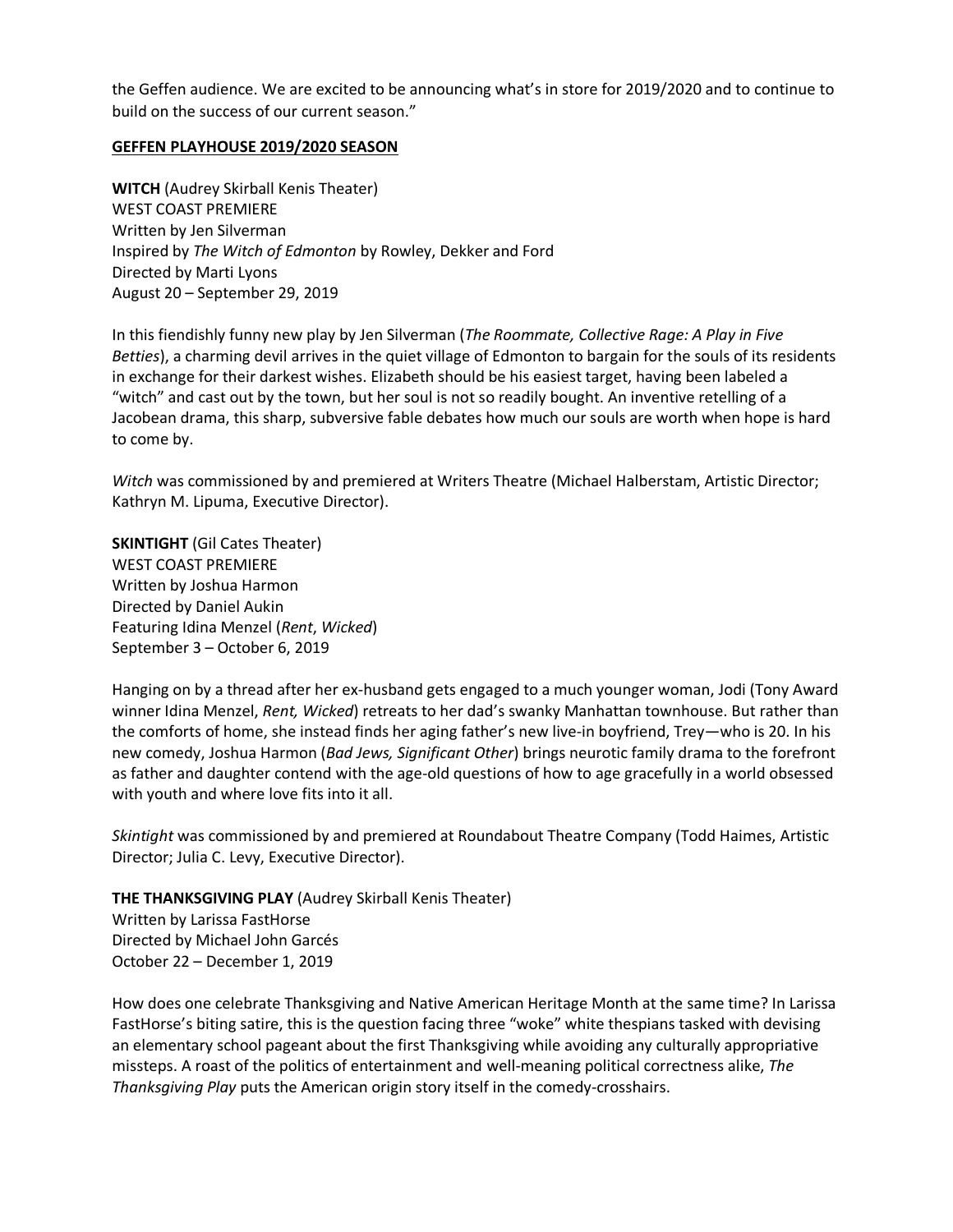Playwrights Horizons, Inc., New York City, produced the world premiere of *The Thanksgiving Play* in 2018.

*The Thanksgiving Play* was commissioned and originally produced by Artists Repertory Theatre (Damaso Rodriguez, Artistic Director; Sarah Horton, Managing Director; Portland, Oregon).

**MACBETH** (Gil Cates Theater) Written by William Shakespeare Directed by Matt Shakman Featuring Nikolaj Coster-Waldau (*Game of Thrones*) November 5 – December 8, 2019

"Something wicked this way comes." Three witches, a prophecy and the ambitious general Macbeth (Emmy Award nominee Nikolaj Coster-Waldau, *Game of Thrones*) set the stage for Shakespeare's timely and timeless tragedy about the dangerous allure of power. As Macbeth violently sets forth to fulfill his fate, he and his wife find themselves mired in murder and cover-up in a bloody attempt to hold onto the throne. Following a triumphant collaboration on *Game of Thrones*, director Matt Shakman and Nikolaj Coster-Waldau reunite for Shakespeare's most cinematic play.

**KEY LARGO** (Gil Cates Theater) WORLD PREMIERE ADAPTATION AND GEFFEN PLAYHOUSE COMMISSION Adapted by Jeffrey Hatcher and Andy Garcia Based on the play by Maxwell Anderson and the screenplay by Richard Brooks & John Huston Produced in association with Frank Mancuso and Andy Garcia Featuring Andy Garcia February 4 – March 8, 2020

Welcome to the eye of the storm! *Key Largo* is a bold reimagining of Maxwell Anderson's Broadway hit that became the iconic noir film starring Humphrey Bogart and Lauren Bacall. Returning from World War II, disillusioned Frank McCloud travels to a hotel in Key Largo to pay his respects to the widow of a fallen friend. What McCloud doesn't count on is an entirely different battle with mobsters who have overtaken the hotel, led by the ruthless Johnny Rocco (Academy Award nominee Andy Garcia). As a hurricane barrels toward the Keys, McCloud must face his demons in order to take down a monster.

**TO BE ANNOUNCED** (Audrey Skirball Kenis Theater) March 3 – April 12, 2020

**BERNHARDT/HAMLET** (Gil Cates Theater) WEST COAST PREMIERE Written by Theresa Rebeck Directed by Sarna Lapine April 7 – May 10, 2020

It's 1899, and the legendary Sarah Bernhardt shocks the world by taking on the lead role in *Hamlet*. While her performance is destined to become one for the ages, Sarah first has to convince a sea of naysayers that her right to play the part should be based on ability, not gender—a feat as difficult as mastering Shakespeare's most verbose tragic hero. Fresh off its Broadway triumph, Theresa Rebeck's shrewd comedy puts the spotlight on a woman who used her singular talent to challenge whether a woman's place was "to be or not to be" in the greatest role ever written.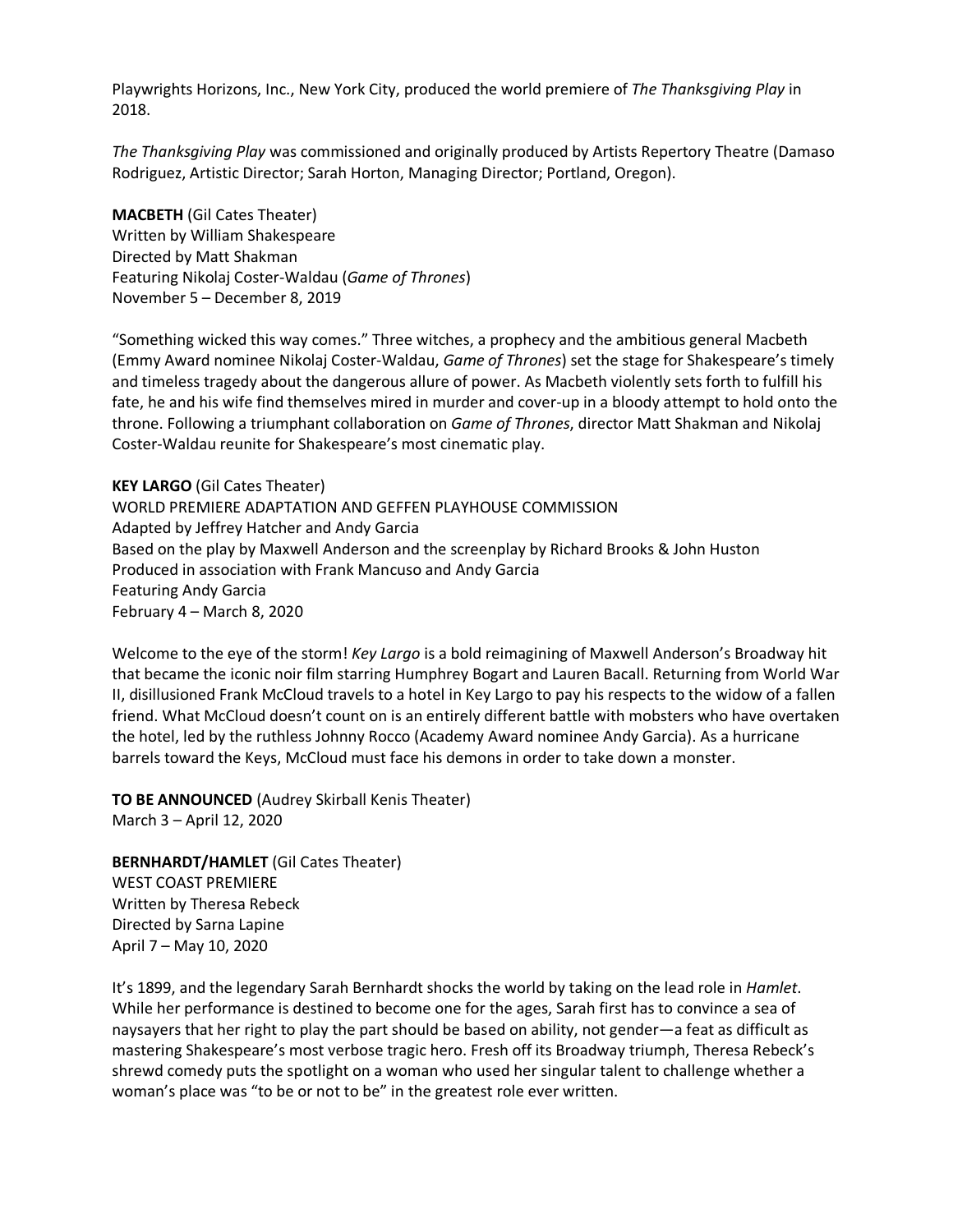*Bernhardt/Hamlet* was commissioned by and premiered at Roundabout Theatre Company (Todd Haimes, Artistic Director; Julia C. Levy, Executive Director).

**THE ENIGMATIST** (Audrey Skirball Kenis Theater) WEST COAST PREMIERE Written and performed by David Kwong May 5 – June 14, 2020

Can you solve the enigma? Prepare for an immersive experience of puzzles, cryptology and illusions by renowned magician and *New York Times* crossword constructor David Kwong in the intimate Audrey Skirball Kenis Theater. Clues are everywhere, so keep your eyes open and be ready for surprises behind every flip of the card.

## **REVENGE SONG: A VAMPIRE COWBOYS CREATION** (Gil Cates Theater) WORLD PREMIERE AND GEFFEN PLAYHOUSE COMMISSION Written by Qui Nguyen Directed by Robert Ross Parker Featuring the Vampire Cowboys Theatre Company June 16 – July 19, 2020

A rousing, romping, music-filled look at the real life of Julie d'Aubigny, a queer 17th century French swordswoman and opera singer, *Revenge Song* is a heroine's journey toward self-discovery and acceptance. In this world premiere Geffen Playhouse commission, conversations about gender and sexuality blend together with the outrageous fun and superhero style of the Vampire Cowboys Theatre Company to create a genre unto itself—a hilarious, historical comedy with hip hop, rock and epic fight scenes.

Since the world premiere of *Vietgone* at South Coast Repertory in 2015, Qui Nguyen has become one of the most lauded and sought-after contemporary American playwrights, as well as a writer for Marvel and Disney. In *Revenge Song*, he returns to his theatrical roots by building the piece with Vampire Cowboys, his OBIE Award-winning company that develops new action/adventure plays with a comic book aesthetic.

Major support for this world premiere production provided by the Edgerton Foundation New Play Production Fund.

The Geffen Playhouse 2019/2020 season is currently available by subscription only. For more information and to purchase a subscription, please call 310.882.6533. Single tickets for all 2019/2020 season productions will be available this summer at www.geffenplayhouse.org.

### **ABOUT GEFFEN PLAYHOUSE**

Geffen Playhouse has been a hub of the Los Angeles theater scene since opening its doors in 1995. Noted for its intimacy and celebrated for its world-renowned mix of classic and contemporary plays, provocative new works and second productions, the not-for-profit organization continues to present a body of work that has garnered national recognition. Named in honor of entertainment mogul and philanthropist David Geffen, who made the initial donation to the theater, the company was founded by Gilbert Cates and is currently helmed by Executive Director Gil Cates, Jr., Artistic Director Matt Shakman and Board Chair Howard Tenenbaum. Proudly associated with UCLA, the Geffen welcomes an audience